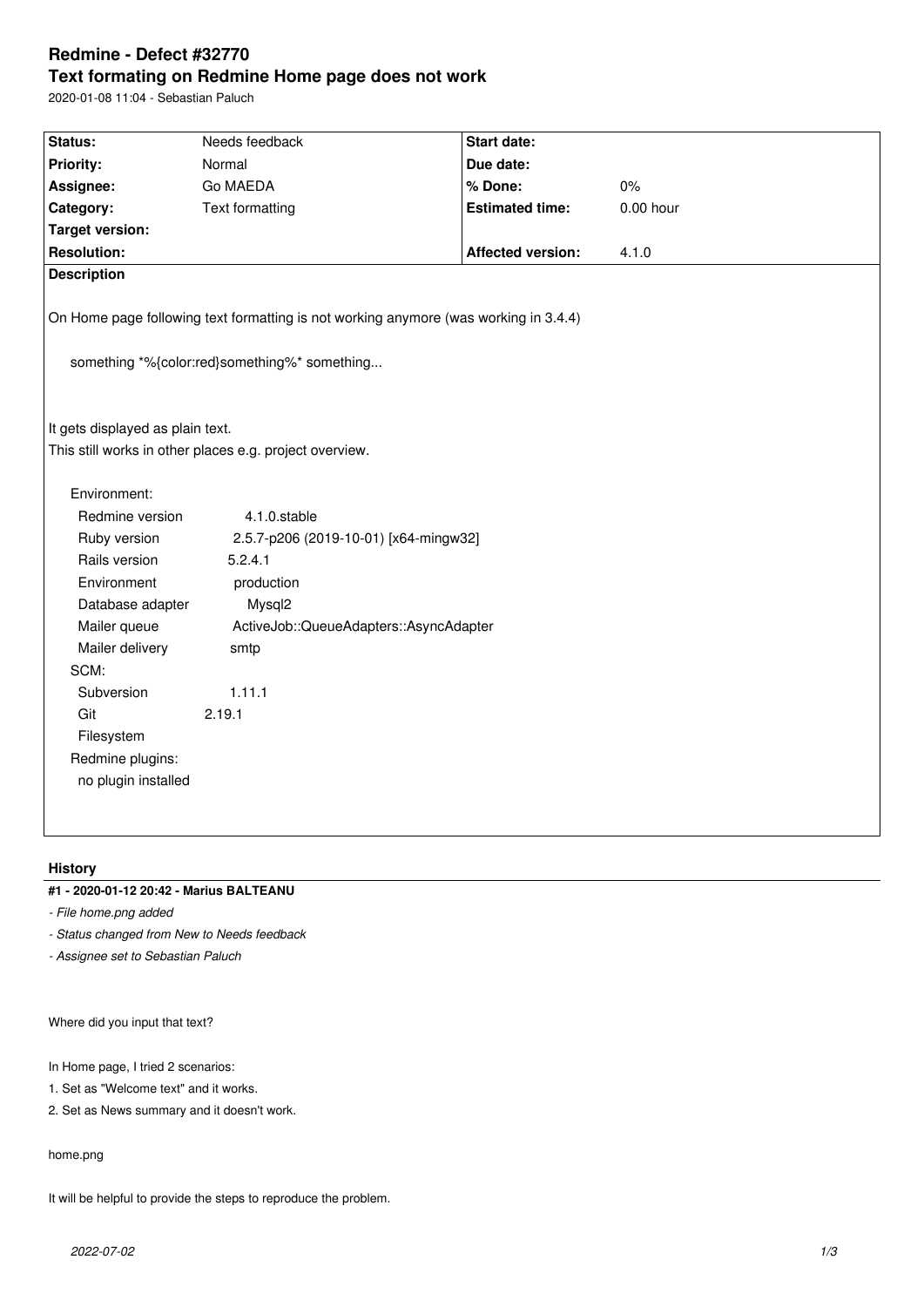#### **#2 - 2020-01-13 09:20 - Sebastian Paluch**

Sorry, I was not precise in this issue.

The exact text entered in "Welcome text" is:

Jump to "\*%{color:red}Redmine help project%\*":/redmine/projects/redmineusers/wiki and follow the guides...

This results with following text being displayed on the Home page:

Jump to \*%{color:red}Redmine help project%\* and follow the guides...

It seems that the link makes the difference.

#### **#3 - 2020-01-13 22:28 - Marius BALTEANU**

- *File 3.4.12.png added*
- *File trunk.png added*
- *File new\_text.png added*

Indeed, in Redmine 3.4.12, the following text

Jump to "\*%{color:red}Redmine help project%\*":/redmine/projects/redmineusers/wiki and follow the guides...

is rendered as: 3.4.12.png where "Redmine help project" links to "redmine/projects/redmineusers/wiki".

In current trunk, the same text is rendered as: trunk.png

but if you change the text to

Jump to \*"{color:red}Redmine help project":/redmine/projects/redmineusers/wiki\* and follow the guides

or

Jump to \*%"{color:red}Redmine help project%\*":/redmine/projects/redmineusers/wiki and follow the guides...

then is rendered as expected:

new\_text.png

I'm not sure why the old format doesn't work anymore, but I've added Go Maeda as watcher, he knows better the Textile formatting.